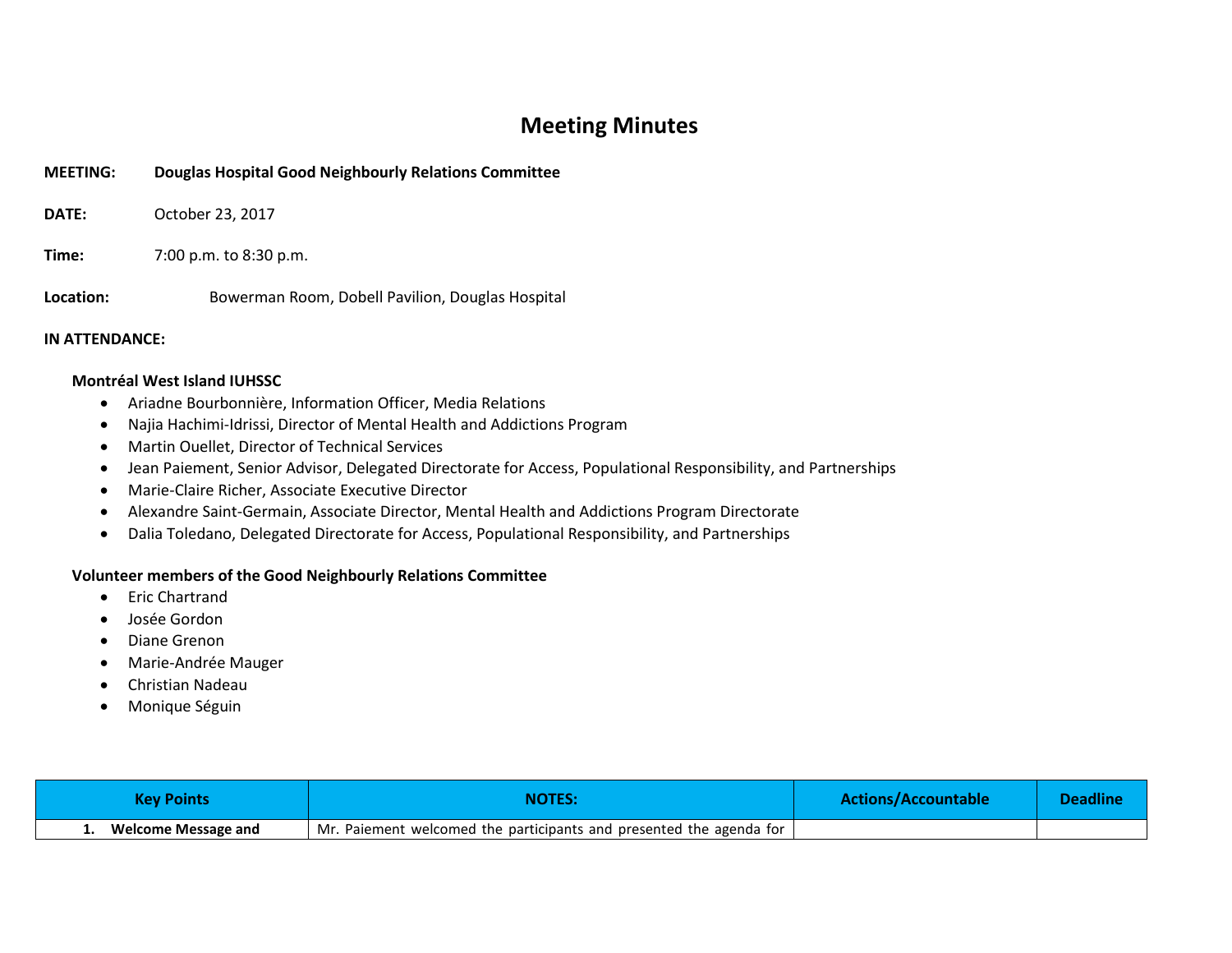|    | <b>Key Points</b>                      | <b>NOTES:</b>                                                                                                                                    | <b>Actions/Accountable</b> | <b>Deadline</b> |
|----|----------------------------------------|--------------------------------------------------------------------------------------------------------------------------------------------------|----------------------------|-----------------|
|    | <b>Meeting Agenda</b>                  | tonight's meeting.                                                                                                                               |                            |                 |
|    | 2. Presentation by MWI IUHSSC          | Introduction of each participant.                                                                                                                |                            |                 |
|    | Representatives                        |                                                                                                                                                  |                            |                 |
|    | 3. Presentation of the MWI             | Ms. Toledano presented the services, missions and partners of the                                                                                |                            |                 |
|    | <b>IUHSSC</b>                          | Montréal West Island IUHSSC and mentioned that she and Jean Paiement                                                                             |                            |                 |
|    |                                        | are now the designated points of contact for the population.                                                                                     |                            |                 |
|    | 4. Presentation of Mental              | Ms. Hachimi-Idrissi presented them mandate, vision, strengths, values                                                                            |                            |                 |
|    | <b>Health Services</b>                 | and major priorities, as well some of the projects of the Mental Health                                                                          |                            |                 |
|    |                                        | and Addiction Program.                                                                                                                           |                            |                 |
|    | 5. On the Advancement of the           | The IUHSSC explains that the process involved in the Plan québécois des                                                                          |                            |                 |
|    | <b>Douglas Mental Health</b>           | infrastructures du ministère de la Santé et des Services sociaux and                                                                             |                            |                 |
|    | <b>University Institute Facilities</b> | mentions that the Douglas project and three other priority IUHSSC                                                                                |                            |                 |
|    | <b>Renovation Project</b>              | projects (\$50M and over) were submitted to the Ministère de la Santé et                                                                         |                            |                 |
|    |                                        | des Services sociaux (MSSS) for the Plan québécois des infrastructures                                                                           |                            |                 |
|    |                                        | 2017-2027 were not selected this year. The ministry publishes the list of                                                                        |                            |                 |
|    |                                        | projects selected in April or May each year.                                                                                                     |                            |                 |
|    |                                        |                                                                                                                                                  |                            |                 |
|    |                                        | Citizens ask whether the same project was submitted as last year. The                                                                            |                            |                 |
|    | 6. Overview of the Heritage            | IUHSSC confirms that the same project was submitted again this year.<br>The IUHSSC confirmed that it has still not received the Heritage Report. |                            |                 |
|    |                                        |                                                                                                                                                  |                            |                 |
|    | Report                                 | The IUHSSC mentions that \$20M was earmarked by the Ministry for                                                                                 |                            |                 |
|    |                                        | building renovations at the Douglas.                                                                                                             |                            |                 |
|    |                                        |                                                                                                                                                  |                            |                 |
|    |                                        | Citizens restate their concerns that the project proposed by the IUHSSC                                                                          |                            |                 |
|    |                                        | will be to the detriment of the natural and architectural heritage of the                                                                        |                            |                 |
|    |                                        | Douglas. They question the need to tear down and rebuild.                                                                                        |                            |                 |
| 7. | <b>Question Period</b>                 | Citizens question the IUHSSC about the necessity of the construction                                                                             |                            |                 |
|    |                                        | project announced for the Douglas and ask why the IUHSSC doesn't                                                                                 |                            |                 |
|    |                                        | consider integrating the existing buildings.                                                                                                     |                            |                 |
|    |                                        |                                                                                                                                                  |                            |                 |
|    |                                        | The IUHSSC explains that the proposed project was developed to ensure                                                                            |                            |                 |
|    |                                        | the well-being of patients and to offer more services to the population.                                                                         |                            |                 |
|    |                                        |                                                                                                                                                  |                            |                 |
|    |                                        | The IUHSSC reassures the citizens that when the project is selected by the                                                                       |                            |                 |
|    |                                        | MSSS, they will be consulted. The IUHSSC also reaffirms its intention that                                                                       |                            |                 |